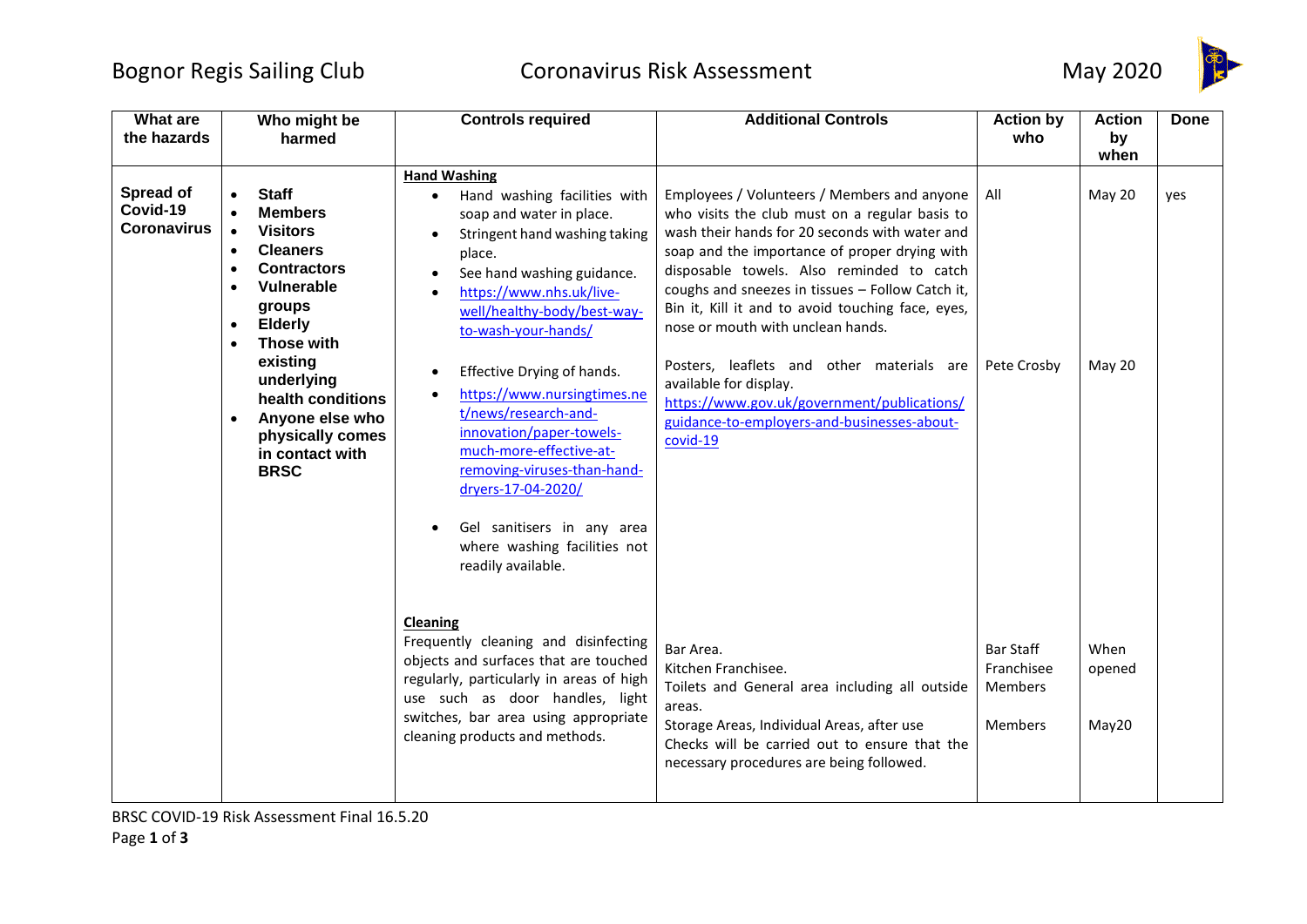

| Employees / Volunteers / Members and anyone<br>All<br><b>Social Distancing</b><br>Social Distancing - Reducing the<br>who visits the club to be reminded regularly of<br>number of persons in any area to<br>the importance of social distancing in all areas of<br>comply with the 2-metre (6.5 foot) gap<br>the club grounds and beach area.<br>recommended by the Public Health                                        | <b>May 20</b> |
|---------------------------------------------------------------------------------------------------------------------------------------------------------------------------------------------------------------------------------------------------------------------------------------------------------------------------------------------------------------------------------------------------------------------------|---------------|
| Agency                                                                                                                                                                                                                                                                                                                                                                                                                    |               |
| https://www.publichealth.hscni.net/n<br>This will be monitored.<br>All<br>ews/covid-19-coronavirus<br>If social distancing is not possible due to the<br>https://www.gov.uk/government/pub<br>number of people present when you arrive on<br>lications/covid-19-guidance-on-social-<br>club grounds, members need to be aware they<br>distancing-and-for-vulnerable-people<br>may have to leave and return.               | <b>May 20</b> |
| Taking steps to review work /<br>maintenance schedules including start<br>& finish times, working from home etc.<br>opening times and events to reduce<br>number of Employees / volunteers /<br>Members and anyone who visits the<br>club.                                                                                                                                                                                |               |
| Redesigning processes to ensure social<br>distancing in place.<br>Conference calls to be used instead of<br>face to face meetings.                                                                                                                                                                                                                                                                                        |               |
| <b>Wearing of Gloves</b><br>Where Risk Assessment identifies<br>All will be reminded that wearing of gloves is not<br>Committee<br>a substitute for good hand washing.<br>wearing of gloves as a requirement of<br>(posters)<br>the job, an adequate supply of these<br>will be provided. Instruction will be<br>given on how to remove gloves<br>carefully to reduce contamination and<br>how to dispose of them safely. | May 20        |